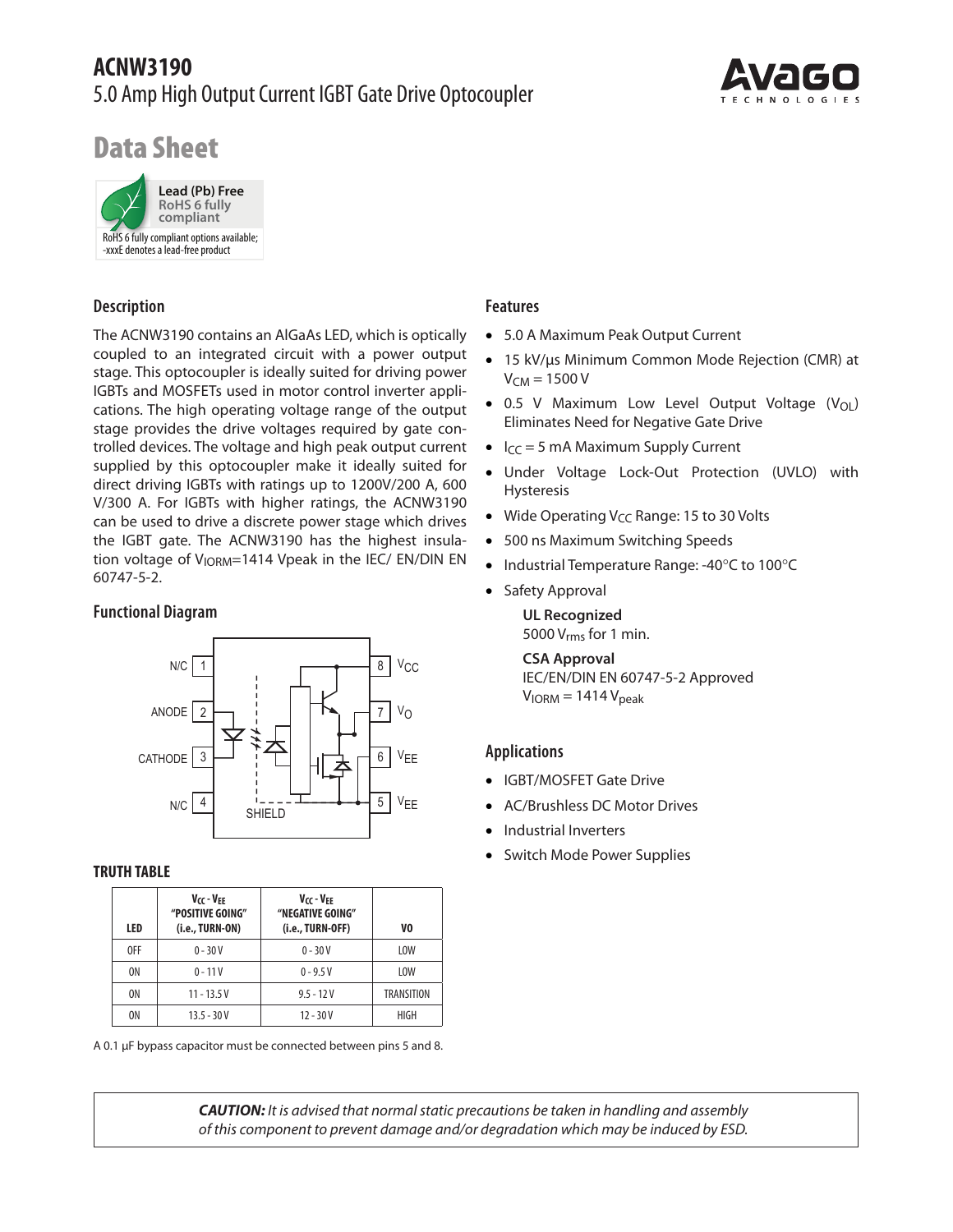## **Ordering Information**

|                    | <b>Option</b>         |                 | <b>Surface</b> | Gull        | Tape   | <b>IEC/EN/DIN</b> |                 |
|--------------------|-----------------------|-----------------|----------------|-------------|--------|-------------------|-----------------|
| <b>Part number</b> | <b>RoHS Compliant</b> | Package         | <b>Mount</b>   | <b>Wing</b> | & Reel | EN 60747-5-2      | <b>Quantity</b> |
|                    | $-000E$               |                 |                |             |        |                   | 42 per tube     |
| ACNW3190           | $-300E$               | 400mil<br>DIP-8 |                |             |        |                   | 42 per tube     |
|                    | $-500E$               |                 |                |             |        |                   | 750 per reel    |

ACNW3190 is UL Recognized with 5000Vrms for 1 minute per UL1577.

To order, choose a part number from the part number column and combine with the desired option from the option column to form an order entry.

Example 1:

ACNW3190-500E to order product of 400mil DIP Gull Wing Surface Mount package in Tape and Reel packaging with IEC/EN/DIN EN 60747-5-2 Safety Approval in RoHS compliant.

#### Example 2:

ACNW3190-000E to order product of 400mil DIP package in tube packaging and RoHS compliant.

Option datasheets are available. Contact your Avago sales representative or authorized distributor for information.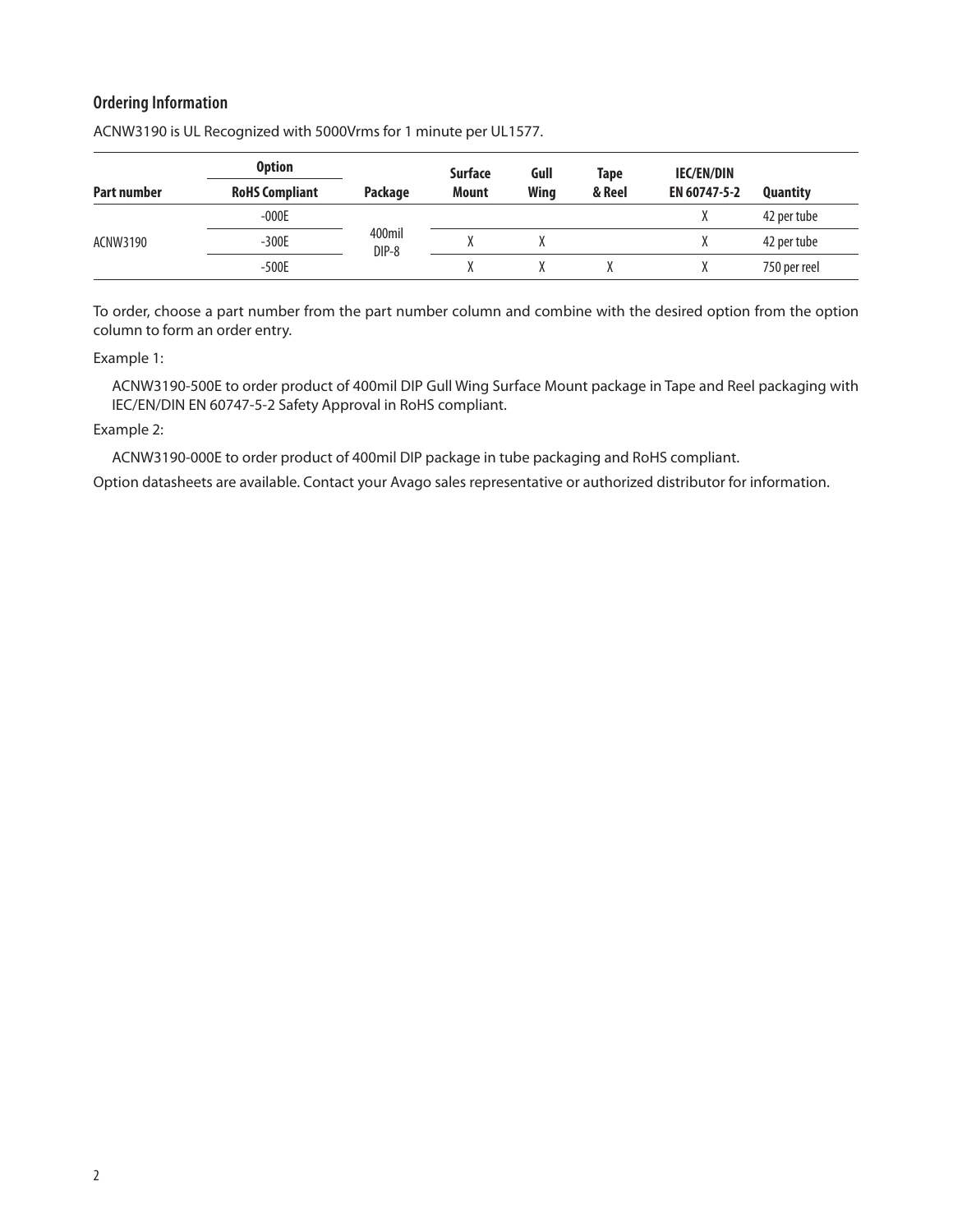## **Package Outline Drawings**

#### 11.00 (0.433) MAX.  $11.15 \pm 0.15$ <br>(0.442 ± 0.006) <u>n – 1 de la</u>  $9.00 \pm 0.15$  $(0.354 \pm 0.006)$ TYPE NUMBER A<br>HCNWXXXX DATE CODE YYWW  $\bigcirc$ <del>1</del> 년 년 10.16 (0.400) TYP. 1.55 (0.061)  $7^{\circ}$  TYP.  $\longrightarrow$   $\parallel$   $\longrightarrow$  0.254  $^{+0.076}_{-0.0051}$ MAX.  $(0.010 + 0.003)$ <br>(0.002) 5.10 (0.201) MAX. 3.10 (0.122) 3.90 (0.154) 0.51 (0.021) MIN. 2.54 (0.100) TYP.  $1.78 \pm 0.15$ 0.40 (0.016)  $(0.070 \pm 0.006)$ 0.56 (0.022)

#### **ACNW3190 Outline Drawing (8-pin Wide Body Package)**

### **ACNW3190 Gull Wing Surface Mount Option 300 Outline Drawing**



Dimensions in inches (millimeters)

Note:

Floating Lead Protrusion is 0.25 mm (10 mils) max.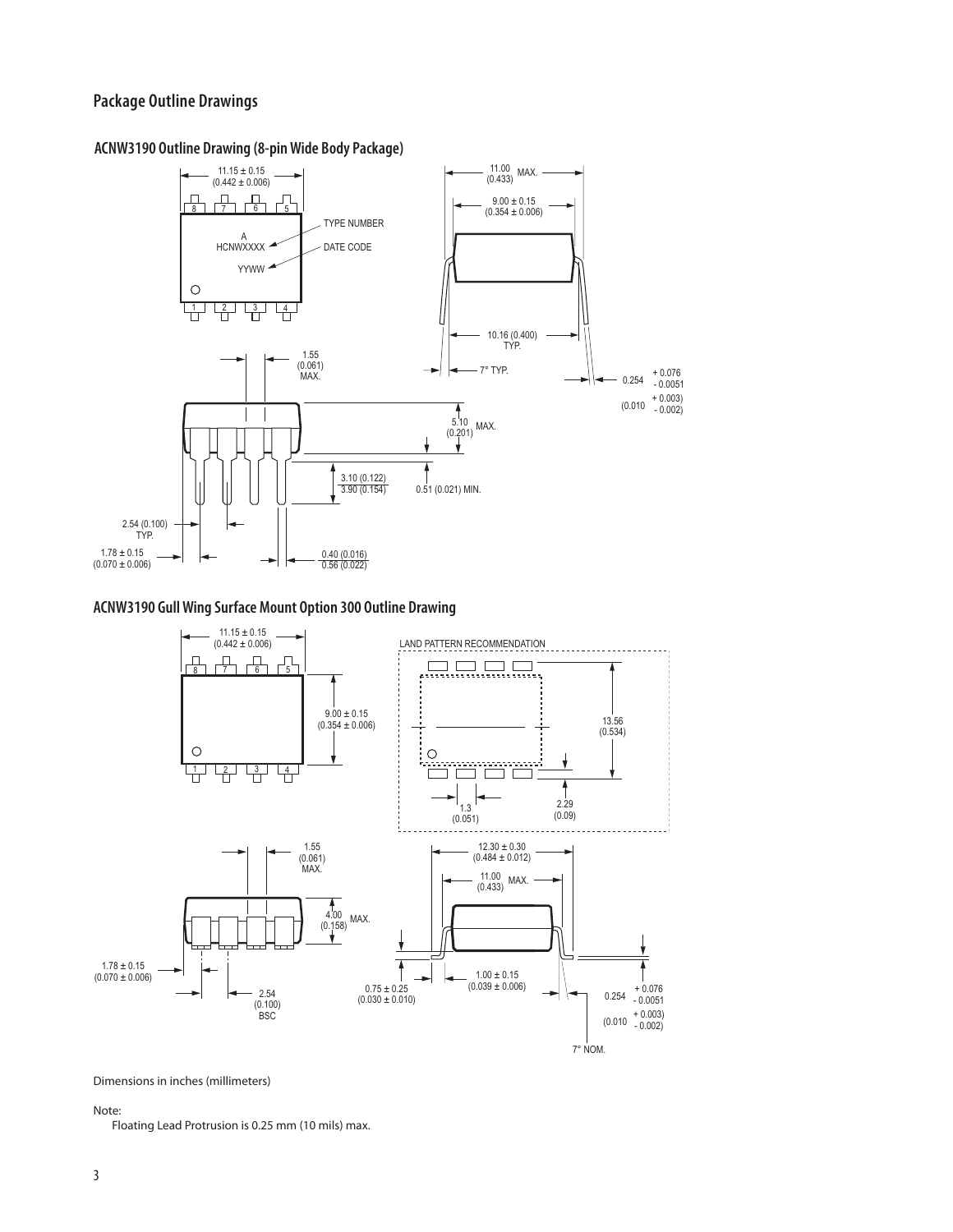## **Solder Reflow Temperature Profile**







NOTES:

THE TIME FROM 25 °C to PEAK TEMPERATURE = 8 MINUTES MAX.  $T<sub>smax</sub> = 200 °C$ ,  $T<sub>smin</sub> = 150 °C$ 

Note:

Non-halide flux should be used.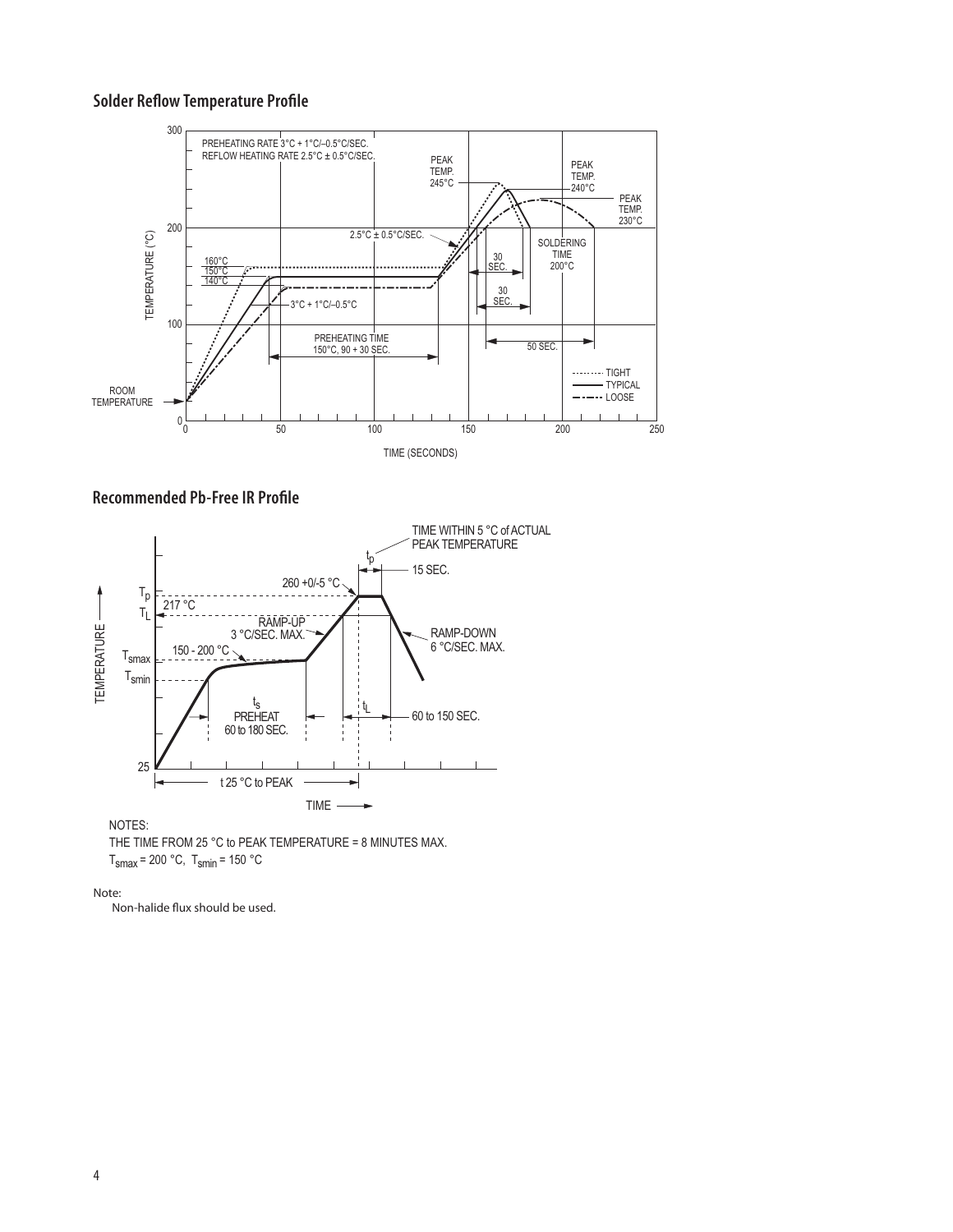

## Dependence of Safety Limiting Values on Temperature **Regulatory Information**

The ACNW3190 is approved by the following organizations:

**IEC/EN/DIN EN 60747-5-2**

Approval under:

IEC 60747-5-2 :1997 + A1:2002 EN 60747-5-2:2001 + A1:2002 DIN EN 60747-5-2 (VDE 0884 Teil 2):2003-01

## **UL**

Approval under UL 1577, component recognition program up to  $V_{ISO} = 5000 V_{RMS}$  expected prior to product release. File E55361.

## **CSA**

Approval under CSA Component Acceptance Notice #5, File CA 88324 expected prior to product release.

| Table 1. IEC/EN/DIN EN 60747-5-2 Insulation Characteristics*                                                         |                         |                       |                   |  |
|----------------------------------------------------------------------------------------------------------------------|-------------------------|-----------------------|-------------------|--|
| <b>Description</b>                                                                                                   | Symbol                  | <b>Characteristic</b> | <b>Unit</b>       |  |
| Installation classification per DIN VDE 0110/1.89, Table 1                                                           |                         |                       |                   |  |
| for rated mains voltage $\leq 150$ V <sub>rms</sub>                                                                  |                         | $I - IV$              |                   |  |
| for rated mains voltage $\leq$ 300 V <sub>rms</sub>                                                                  |                         | $I - IV$              |                   |  |
| for rated mains voltage $\leq$ 450 V <sub>rms</sub>                                                                  |                         | $I - IV$              |                   |  |
| for rated mains voltage $\leq 600$ V <sub>rms</sub>                                                                  |                         | $I - IV$              |                   |  |
| for rated mains voltage $\leq 1000$ V <sub>rms</sub>                                                                 |                         | $I - III$             |                   |  |
| <b>Climatic Classification</b>                                                                                       | 55/100/21               |                       |                   |  |
| Pollution Degree (DIN VDE 0110/1.89)                                                                                 |                         | 2                     |                   |  |
| Maximum Working Insulation Voltage                                                                                   | <b>VIORM</b>            | 1414                  | V <sub>peak</sub> |  |
| Input to Output Test Voltage, Method b**                                                                             |                         |                       |                   |  |
| $V_{\rm IORM}$ x 1.875=V <sub>PR</sub> , 100% Production Test with t <sub>m</sub> =1 sec, Partial discharge $<$ 5 pC | <b>V<sub>PR</sub></b>   | 2652                  | V <sub>peak</sub> |  |
| Input to Output Test Voltage, Method a**                                                                             |                         |                       |                   |  |
| $V_{\text{IORM}}$ x 1.5=VPR, Type and Sample Test, $t_m$ =60 sec, Partial discharge < 5 pC                           | <b>V<sub>PR</sub></b>   | 2121                  | V <sub>peak</sub> |  |
| Highest Allowable Overvoltage (Transient Overvoltage t <sub>ini</sub> = 10 sec)                                      | <b>VIOTM</b>            | 8000                  | V <sub>peak</sub> |  |
| Safety-limiting values - maximum values allowed in the event of a failure, also see Figure 2.                        |                         |                       |                   |  |
| Case Temperature                                                                                                     | Tς                      | 150                   | $\Gamma$          |  |
| <b>Input Current</b>                                                                                                 | I <sub>S</sub> , INPUT  | 400                   | mA                |  |
| <b>Output Power</b>                                                                                                  | P <sub>S</sub> , OUTPUT | 800                   | mW                |  |
| Insulation Resistance at $T_S$ , $V_{10} = 500$ V                                                                    | <b>RS</b>               | $>10^{9}$             | Ω                 |  |

\* Isolation characteristics are guaranteed only within the safety maximum ratings which must be ensured by protective circuits in application. Surface mount classification is class A in accordance with CECCOO802.

\*\* Refer to the optocoupler section of the Isolation and Control Components Designer's Catalog, under Product Safety Regulations section IEC/EN/ DIN EN 60747-5-2, for a detailed description of Method a and Method b partial discharge test profiles.

Figure 31 and  $S = 2cm$ .

The Thermal Derating Graph above is in relation to Figure 30 and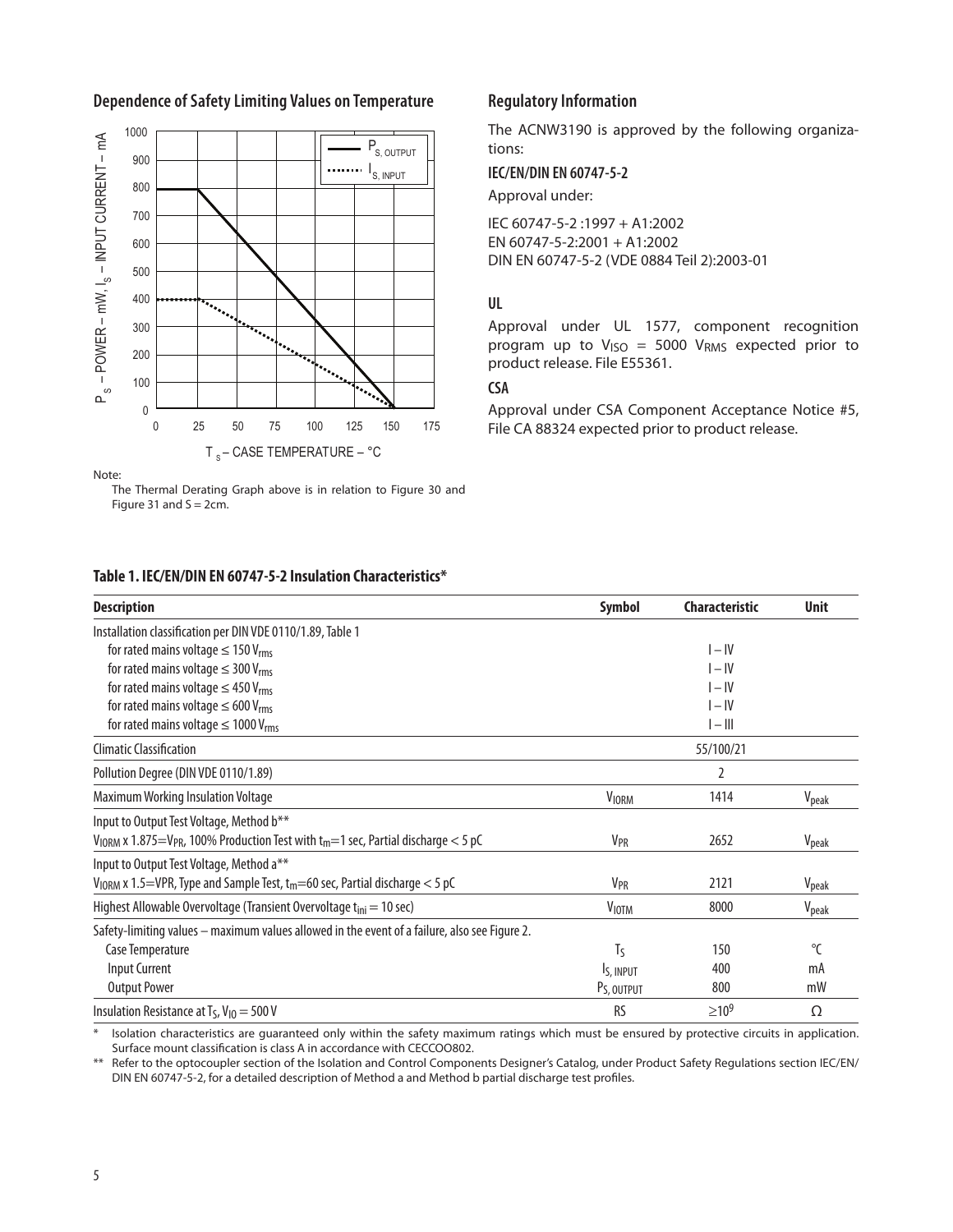## **Table 2. Insulation and Safety Related Specifications**

| <b>Parameter</b>                                           | <b>Symbol</b> | <b>ACNW3190</b> | <b>Units</b> | <b>Conditions</b>                                                                                                                     |
|------------------------------------------------------------|---------------|-----------------|--------------|---------------------------------------------------------------------------------------------------------------------------------------|
| Minimum External Air Gap<br>(Clearance)                    | L(101)        | 9.6             | mm           | Measured from input terminals to output terminals, shortest<br>distance through air.                                                  |
| Minimum External Tracking<br>(Creepage)                    | L(102)        | 10.0            | mm           | Measured from input terminals to output terminals, shortest<br>distance path along body.                                              |
| Minimum Internal Plastic Gap<br>(Internal Clearance)       |               | 1.0             | mm           | Through insulation distance conductor to conductor, usually the<br>straight line distance thickness between the emitter and detector. |
| <b>Tracking Resistance</b><br>(Comparative Tracking Index) | <b>CTI</b>    | >200            | v            | DIN IEC 112/VDE 0303 Part 1                                                                                                           |
| <b>Isolation Group</b>                                     |               | Illa            |              | Material Group (DIN VDE 0110, 1/89, Table 1)                                                                                          |

## **Table 3. Absolute Maximum Ratings**

| <b>Parameter</b>                                         | <b>Symbol</b>                                 | Min.   | Max. | <b>Units</b> | <b>Note</b> |  |
|----------------------------------------------------------|-----------------------------------------------|--------|------|--------------|-------------|--|
| Storage Temperature                                      | $T_S$                                         | $-55$  | 125  | $^{\circ}$ C |             |  |
| <b>Operating Temperature</b>                             | T <sub>A</sub>                                | $-40$  | 100  | $\mathrm{C}$ |             |  |
| <b>Output IC Junction Temperature</b>                    | TJ                                            |        | 150  | $\mathrm{C}$ |             |  |
| Average Input Current                                    | IF(AVG)                                       |        | 25   | mA           |             |  |
| Peak Transient Input Current (<1 µs pulse width, 300pps) | I <sub>F</sub> (TRAN)                         |        | 1.0  | A            |             |  |
| Reverse Input Voltage                                    | $V_R$                                         |        | 5    | V            |             |  |
| "High" Peak Output Current                               | OH(PEAK)                                      |        | 5.0  | A            | 2           |  |
| "Low" Peak Output Current                                | $I_{OL(PEAK)}$                                |        | 5.0  | A            | 2           |  |
| <b>Total Output Supply Voltage</b>                       | $(V_{CC} - V_{EE})$                           | $-0.5$ | 35   | V            |             |  |
| Input Current (Rise/Fall Time)                           | $t_{r(IN)}$ / $t_{f(IN)}$                     |        | 500  | ns           |             |  |
| Output Voltage                                           | V <sub>O(PEAK)</sub>                          | $-0.5$ | Vcc  | V            |             |  |
| <b>Output IC Power Dissipation</b>                       | P <sub>0</sub>                                |        | 800  | mW           | 3           |  |
| <b>Total Power Dissipation</b>                           | P <sub>T</sub>                                |        | 850  | mW           | 4           |  |
| Lead Solder Temperature                                  | 260°C for 10 sec., 1.6 mm below seating plane |        |      |              |             |  |
| Solder Reflow Temperature Profile                        | See Package Outline Drawings section          |        |      |              |             |  |

## **Table 4. Recommended Operating Conditions**

| <b>Parameter</b>             | <b>Symbol</b>        | Min.   | Max. | <b>Units</b> | <b>Note</b> |  |
|------------------------------|----------------------|--------|------|--------------|-------------|--|
| <b>Operating Temperature</b> |                      | - 40   | 100  |              |             |  |
| <b>Output Supply Voltage</b> | $(V_{CC} - V_{FF})$  | 15     | 30   |              |             |  |
| Input Current (ON)           | IF(ON)               | 10     |      | mA           |             |  |
| Input Voltage (OFF)          | V <sub>F</sub> (OFF) | $-3.6$ | 0.8  |              |             |  |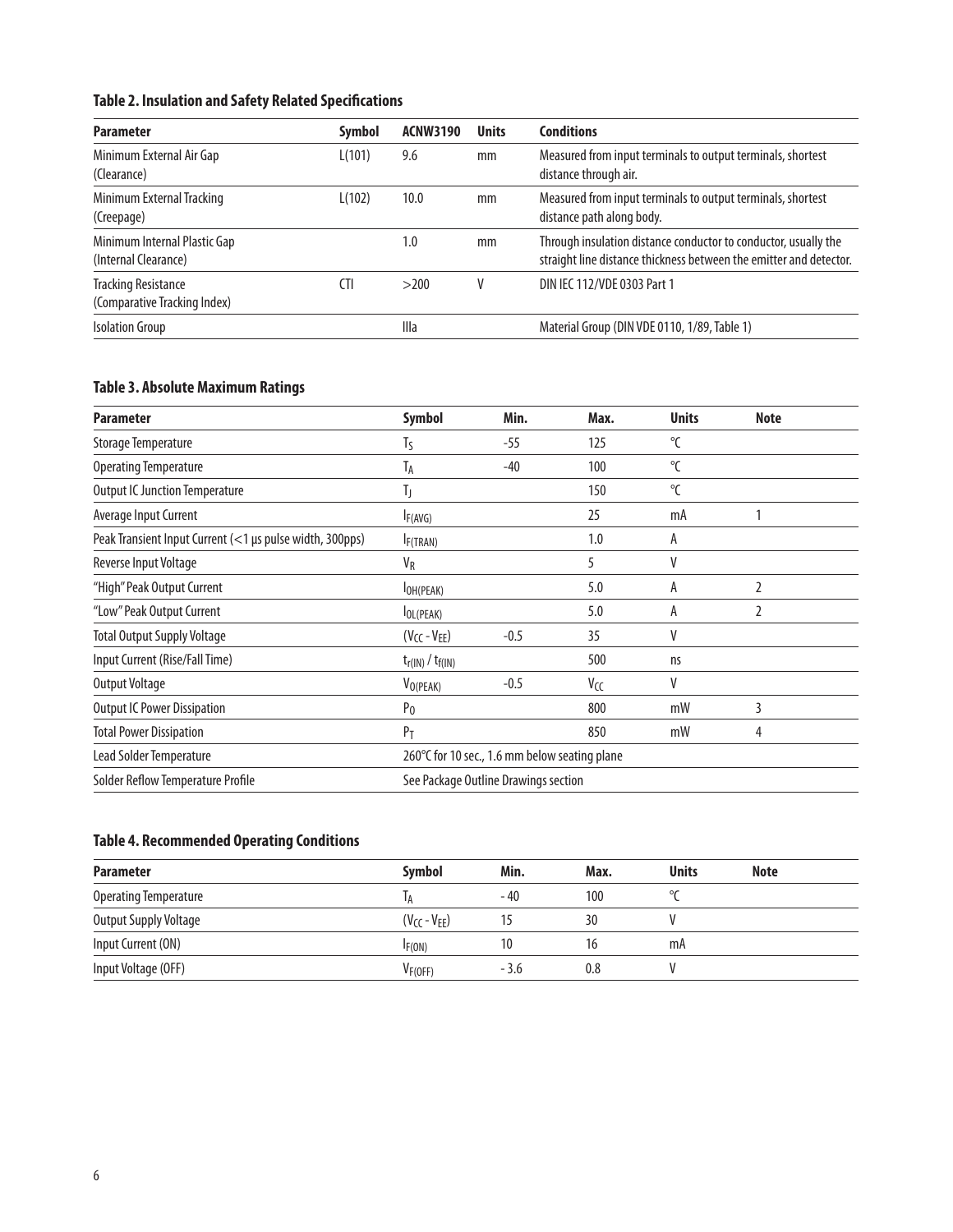## **Table 5. Electrical Specifications (DC)**

Unless otherwise noted, all typical values are at  $T_A = 25^{\circ}C$ , V<sub>CC</sub> - V<sub>EE</sub> = 30 V, V<sub>EE</sub> = Ground; all Minimum/Maximum specifications are at Recommended Operating Conditions ( $T_A = -40$  to 100°C,  $I_{F(ON)} = 10$  to 16 mA,  $V_{F(OFF)} = -3.6$  to 0.8 V, V<sub>CC</sub>  $= 15$  to 30 V, V<sub>EE</sub>  $=$  Ground)

| <b>Parameter</b>                                        | Symbol                           | Min.        | Typ.        | Max. | <b>Units</b>        | <b>Test Conditions</b>                 | Fig.     | <b>Note</b>    |
|---------------------------------------------------------|----------------------------------|-------------|-------------|------|---------------------|----------------------------------------|----------|----------------|
| High Level Output Current                               | $I_{OH}$                         | 1.0         | 2.75        |      | A                   | $V_0 = V_{CC} - 4$                     | 2, 3, 17 | 5              |
|                                                         |                                  | 4.0         |             |      | A                   | $V_0 = V_{CC} - 15$                    |          | $\overline{2}$ |
| Low Level Output Current                                | $I_{OL}$                         | $1.0\,$     | 3.5         |      | A                   | $V_0 = V_{EE} + 2.5$                   | 5, 6, 18 | 5              |
|                                                         |                                  | 4.0         |             |      | A                   | $V_0 = V_{EE} + 15$                    |          | $\overline{2}$ |
| High Level Output Voltage                               | V <sub>OH</sub>                  | $V_{CC}$ -4 | $V_{CC}$ -3 |      | V                   | $I_0 = -100$ mA                        | 1, 3, 19 | 6, 7           |
| Low Level Output Voltage                                | $V_{OL}$                         |             | 0.1         | 0.5  | V                   | $I_0 = 100 \text{ mA}$<br>4, 6, 20     |          |                |
| High Level Supply Current                               | Iссн                             |             | 3.0         | 5.0  | mA                  | 7,8<br>Output open, $I_F = 7$ to 16 mA |          |                |
| Low Level Supply Current                                | Iccl                             |             | 3.0         | 5.0  | mA                  | Output open, $V_F = -3.0$ to $+0.8$ V  |          |                |
| Threshold Input Current Low to High                     | <b>IFLH</b>                      |             | 3.5         | 8.0  | mA                  | $I_0 = 0$ mA, $V_0 > 5$ V<br>9, 15, 21 |          |                |
| Threshold Input Voltage High to Low                     | V <sub>FHL</sub>                 | 0.8         |             |      | V                   |                                        |          |                |
| Input Forward Voltage                                   | VF                               | 1.2         | 1.6         | 1.95 | V                   | $I_F = 10$ mA                          | 16       |                |
| <b>Temperature Coefficient of Input Forward Voltage</b> | ΔV <sub>F</sub> /ΔΤ <sub>Α</sub> |             | $-1.3$      |      | $mV$ <sup>o</sup> C |                                        |          |                |
| Input Reverse Breakdown Voltage                         | $BV_R$                           | 5           |             |      | V                   | $I_R = 100 \mu A$                      |          |                |
| <b>Input Capacitance</b>                                | $C_{\text{IN}}$                  |             | 75          |      | pF                  | $f = 1$ MHz, $V_F = 0$ V               |          |                |
| <b>UVLO Threshold</b>                                   | VUVLO+                           | 11.0        | 12.3        | 13.5 | V                   | $V_0 > 5 V$ , I <sub>F</sub> = 10 mA   | 22, 28   |                |
|                                                         | VUVLO-                           | 9.5         | 10.7        | 12.0 |                     |                                        |          |                |
| <b>UVLO Hysteresis</b>                                  | <b>UVLOHYS</b>                   |             | 1.6         |      |                     |                                        |          |                |

## **Table 6. Switching Specifications (AC)**

Unless otherwise noted, all typical values are at  $T_A = 25^{\circ}C$ , V<sub>CC</sub> - V<sub>EE</sub> = 30 V, V<sub>EE</sub> = Ground; all Minimum/Maximum specifications are at Recommended Operating Conditions (T<sub>A</sub> = -40 to 100°C, I<sub>F(ON)</sub> = 10 to 16 mA, V<sub>F(OFF)</sub> = -3.6 to 0.8 V,  $V_{CC} = 15$  to 30 V,  $V_{EE} =$  Ground).

| <b>Parameter</b>                                                 | Symbol                 | Min. | Typ. | Max. | <b>Units</b> | <b>Test Conditions</b>                                                                    | Fig.        | <b>Note</b> |
|------------------------------------------------------------------|------------------------|------|------|------|--------------|-------------------------------------------------------------------------------------------|-------------|-------------|
| Propagation Delay Time to High Output Level t <sub>PLH</sub>     |                        | 0.10 | 0.30 | 0.50 | <b>LIS</b>   | $R_q = 10 \Omega$                                                                         | 10, 11, 12, | 14          |
| Propagation Delay Time to Low Output Level t <sub>PHL</sub>      |                        | 0.10 | 0.30 | 0.50 | μs           | $C_{q} = 10$ nF,<br>-f = 10 kHz,                                                          | 13, 14, 23  |             |
| <b>Pulse Width Distortion</b>                                    | <b>PWD</b>             |      |      | 0.30 | μs           | Duty Cycle = $50\%$ ,                                                                     |             | 15          |
| Propagation Delay Difference Between Any<br><b>Two Parts</b>     | PDD<br>$(tPHL - tPLH)$ |      | 0.35 |      | <b>LIS</b>   | $I_F = 10$ mA,<br>$V_{\text{CC}} = 30 \text{ V}$                                          | 35,36       | 10          |
| <b>Rise Time</b>                                                 | tr                     |      | 0.1  |      | μs           |                                                                                           | 23          |             |
| <b>Fall Time</b>                                                 | tf                     |      | 0.1  |      | μs           |                                                                                           |             |             |
| <b>UVLO</b> to Turn On Delay                                     | t <sub>uvlo.on</sub>   |      | 0.8  |      | <b>LIS</b>   | $V_0 > 5 V$ , I <sub>F</sub> = 10 mA                                                      | 22          |             |
| <b>UVLO</b> to Turn Off Delay                                    | t <sub>uvlo.off</sub>  |      | 0.6  |      | <b>LIS</b>   | $V_0$ < 5 V, I <sub>F</sub> = 10 mA                                                       |             |             |
| Output High Level Common Mode<br><b>Transient Immunity</b>       | $ CM_H $               | 15   | 30   |      | $kV/\mu s$   | $T_A = 25^{\circ}$ C, I <sub>F</sub> = 10 to 16 mA,<br>$V_{CM} = 1500$ V, $V_{CC} = 30$ V | 24          | 11, 12      |
| <b>Output Low Level Common Mode</b><br><b>Transient Immunity</b> | $ CM_L $               | 15   | 30   |      | $kV/\mu s$   | $T_A = 25^{\circ}$ C, V <sub>F</sub> = 0 V,<br>$V_{CM} = 1500 V, V_{CC} = 30 V$           |             | 11, 13      |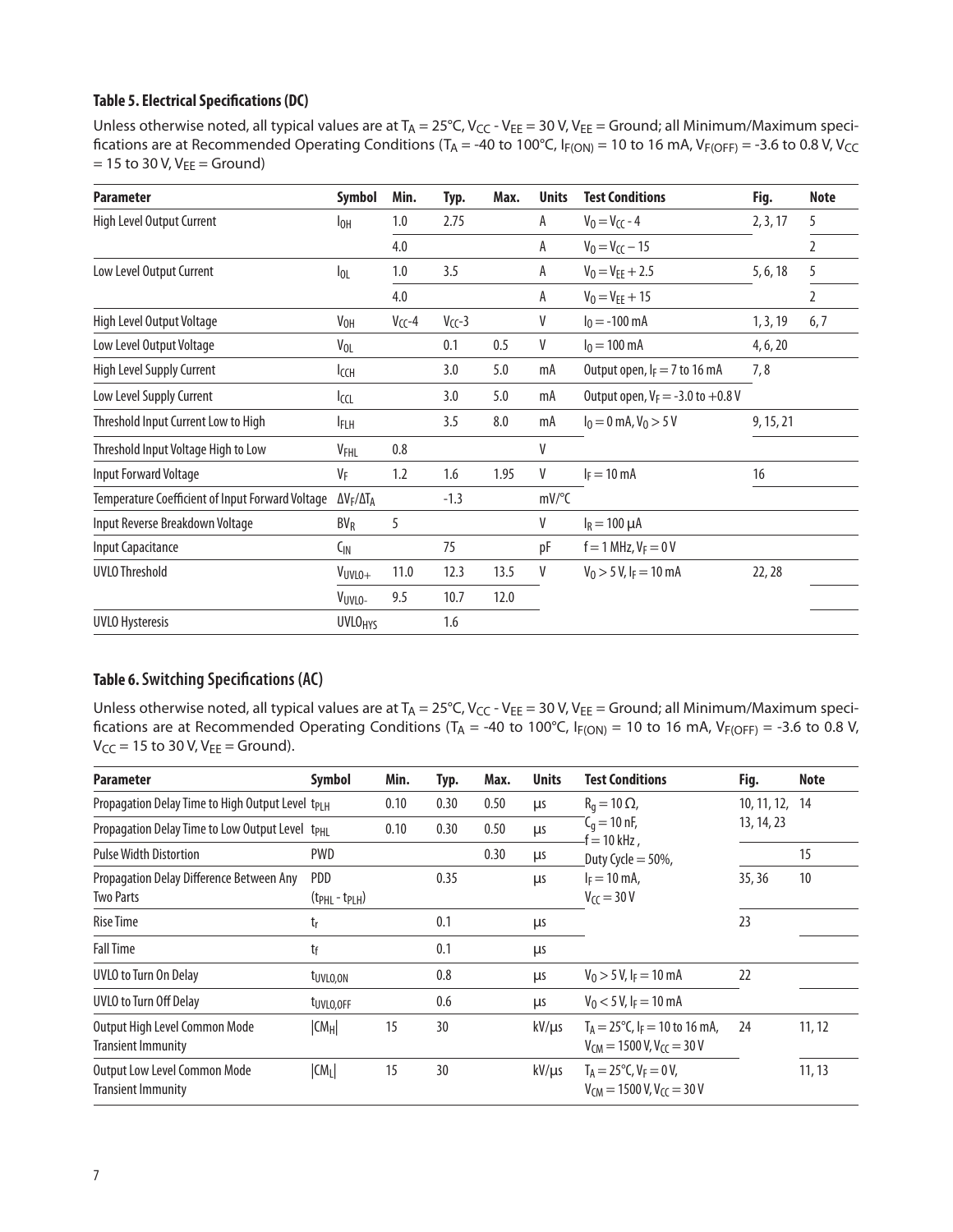#### **Table 7. Package Characteristics**

Unless otherwise noted, all typical values are at  $T_A = 25^{\circ}C$ ; all Minimum/Maximum specifications are at Recommended Operating Conditions.

| <b>Parameter</b>                          | <b>Symbol</b>    | Min.             | Typ.                            | Max. | <b>Units</b>           | <b>Test Conditions</b>                                        | Fig.       | <b>Note</b> |
|-------------------------------------------|------------------|------------------|---------------------------------|------|------------------------|---------------------------------------------------------------|------------|-------------|
| Input-Output Momentary Withstand Voltage* | V <sub>ISO</sub> | 5000             |                                 |      | <b>V<sub>RMS</sub></b> | $RH < 50\%$ ,<br>t = 1 min., $T_A = 25^{\circ}C$              |            | 8,9         |
| Input-Output Resistance                   | $R_{I-0}$        | 10 <sup>12</sup> | $10^{13}$                       |      | Ω                      | $V_{1-0}$ = 500 $V_{DC}$ , T <sub>A</sub> = 25 <sup>o</sup> C |            | 9           |
|                                           |                  | $10^{11}$        |                                 |      |                        | $V_{1-0} = 500 V_{DC}$ , T <sub>A</sub> = 100°C               |            |             |
| Input-Output Capacitance                  | $C_{1-0}$        |                  | 0.5                             | 0.6  | рF                     | $f = 1$ MHz                                                   |            |             |
| LED-to-Ambient Thermal Resistance         | $\Theta_{LA}$    |                  |                                 |      |                        | See Thermal Model                                             | 29, 30, 31 |             |
| LED-to-Detector Thermal Resistance        | $\theta_{LD}$    |                  | See Thermal<br>-Model Section - |      |                        | in Application                                                |            |             |
| Detector-to-Ambient Thermal Resistance    | $\Theta_{DA}$    |                  |                                 |      |                        | <b>Notes Section</b>                                          |            |             |

The Input-Output Momentary Withstand Voltage is a dielectric voltage rating that should not be interpreted as an input-output continuous voltage rating. For the continuous voltage rating, refer to your equipment level safety specification or Avago Technologies Application Note 1074 entitled "Optocoupler Input-Output Endurance Voltage."

#### Notes:

- 1. Derate linearly above 70 $^{\circ}$ C free-air temperature at a rate of 0.3 mA/ $^{\circ}$ C.
- 2. Maximum pulse width = 10 µs. This value is intended to allow for component tolerances for designs with  $I_0$  peak minimum = 4.0 A. See Applications section for additional details on limiting I<sub>OH</sub> peak.
- 3. Derate linearly above 70 $^{\circ}$ C free-air temperature at a rate of 4.8 mA/ $^{\circ}$ C.
- 4. Derate linearly above 70 $^{\circ}$ C free-air temperature at a rate of 5.4 mA/ $^{\circ}$ C.
- 5. Maximum pulse width =  $50 \mu s$ .
- 6. In this test V<sub>OH</sub> is measured with a dc load current. When driving capacitive loads V<sub>OH</sub> will approach V<sub>CC</sub> as  $I_{\text{OH}}$  approaches zero amps.
- 7. Maximum pulse width  $= 1$  ms.
- 8. In accordance with UL1577, each optocoupler is proof tested by applying an insulation test voltage ≥6000 Vrms for 1 second (leakage detection current limit,  $I_{I-O} \leq 5 \mu A$ ).
- 9. Device considered a two-terminal device: pins 1, 2, 3, and 4 shorted together and pins 5, 6, 7, and 8 shorted together.
- 10. The difference between tPHL and t<sub>PLH</sub> between any two ACNW3190 parts under the same test condition.
- 11. Pins 1 and 4 need to be connected to LED common.
- 12. Common mode transient immunity in the high state is the maximum tolerable dVCM/dt of the common mode pulse, VCM, to assure that the output will remain in the high state (i.e.,  $V_O > 15.0 V$ ).
- 13. Common mode transient immunity in a low state is the maximum tolerable dVCM/dt of the common mode pulse, VCM, to assure that the output will remain in a low state (i.e.,  $V_O$  < 1.0 V).
- 14. This load condition approximates the gate load of a 1200 V/100A IGBT.
- 15. Pulse Width Distortion (PWD) is defined as |tPHL-tPLH| for any given device.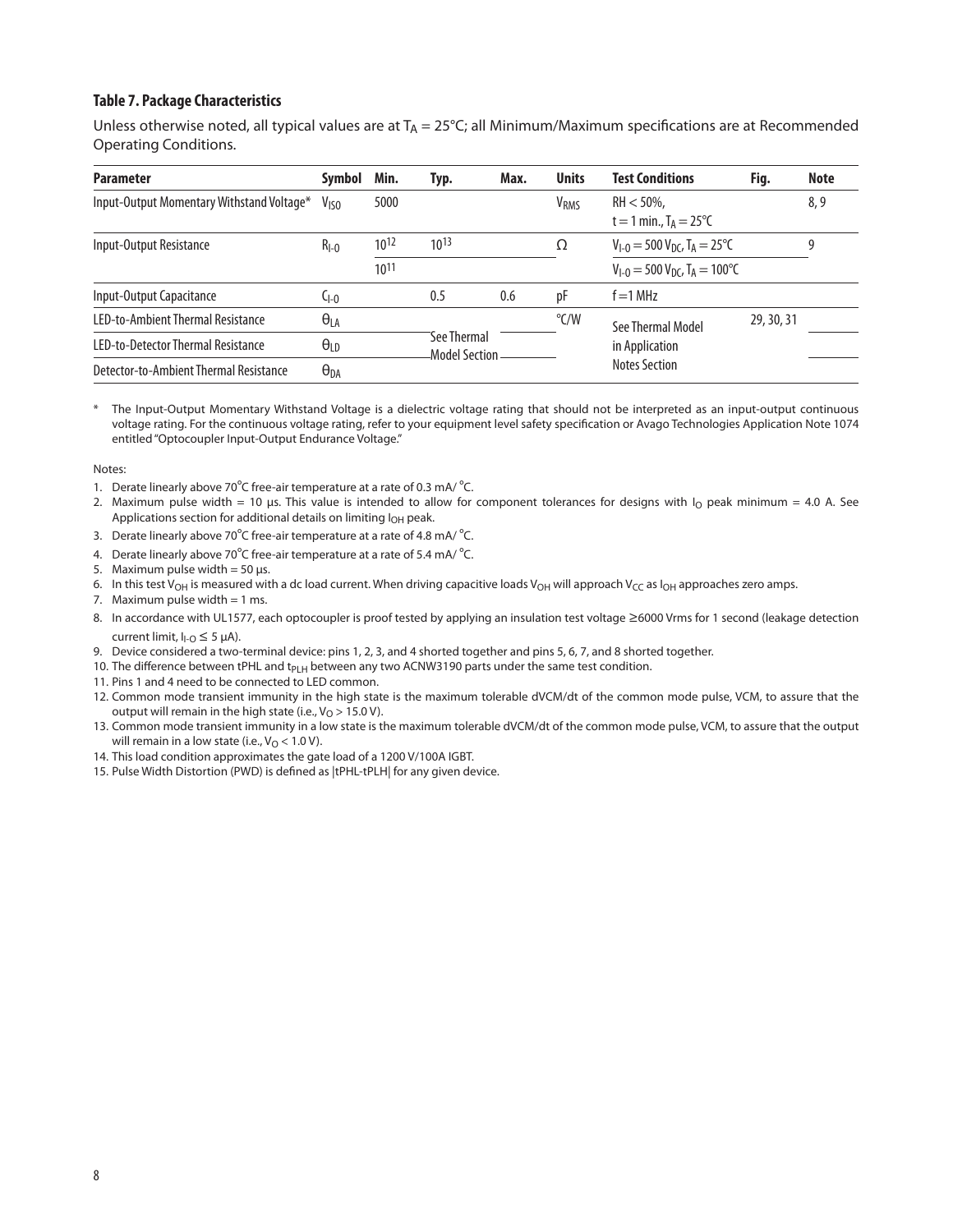







**0.25**



Figure 5. I<sub>OL</sub> vs. Temperature **Figure 6. V<sub>OL</sub>** vs. I<sub>OL</sub>.





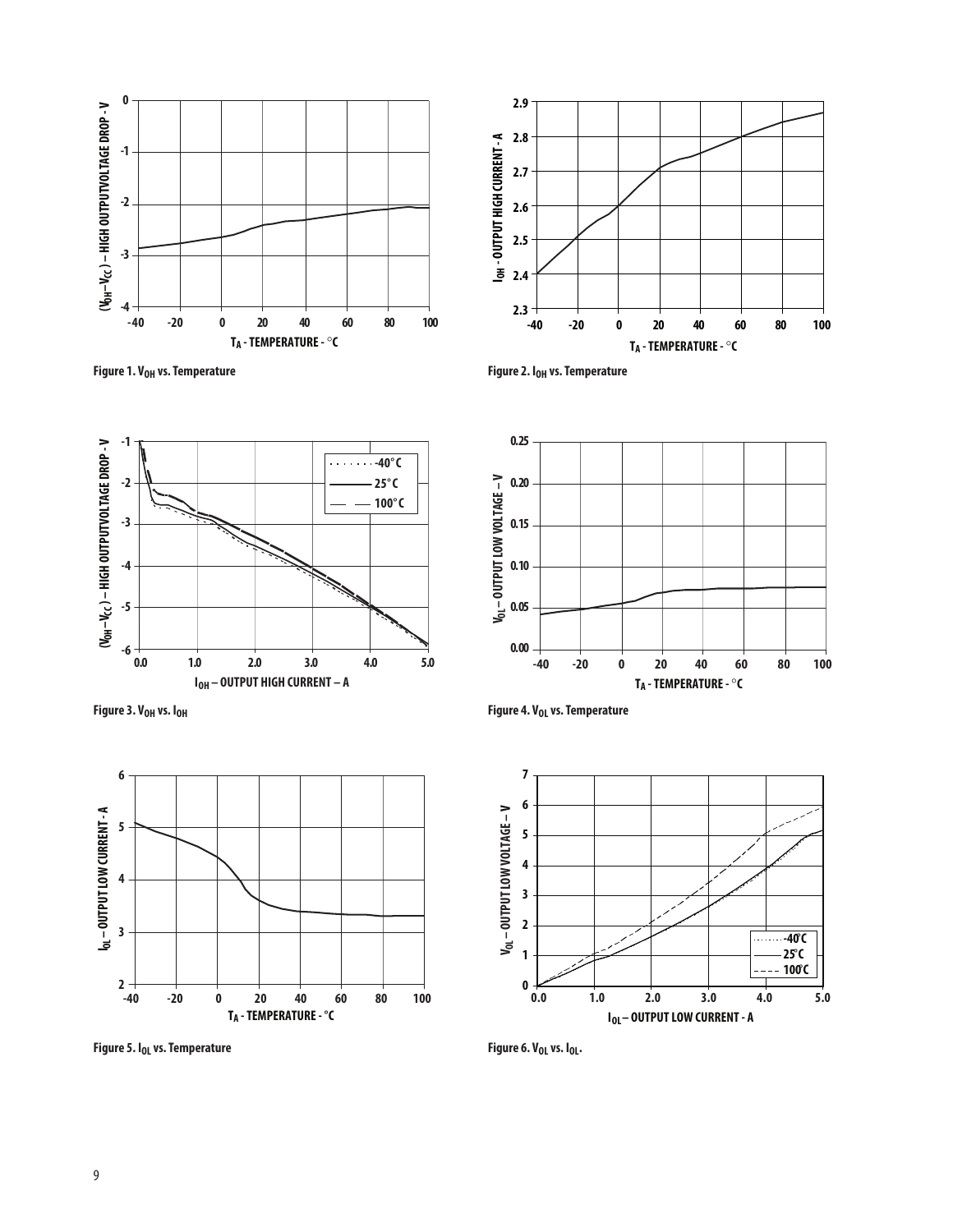

**Figure 7.** I<sub>CC</sub> vs. Temperature **Figure 8.** I<sub>CC</sub> vs. V<sub>CC</sub>









**Figure 9.** I<sub>FLH</sub> vs. Temperature **Figure 10. Propagation delay vs.** V<sub>CC</sub>



**Figure 11. Propagation delay vs. IF Figure 12. Propagation delay vs. Temperature**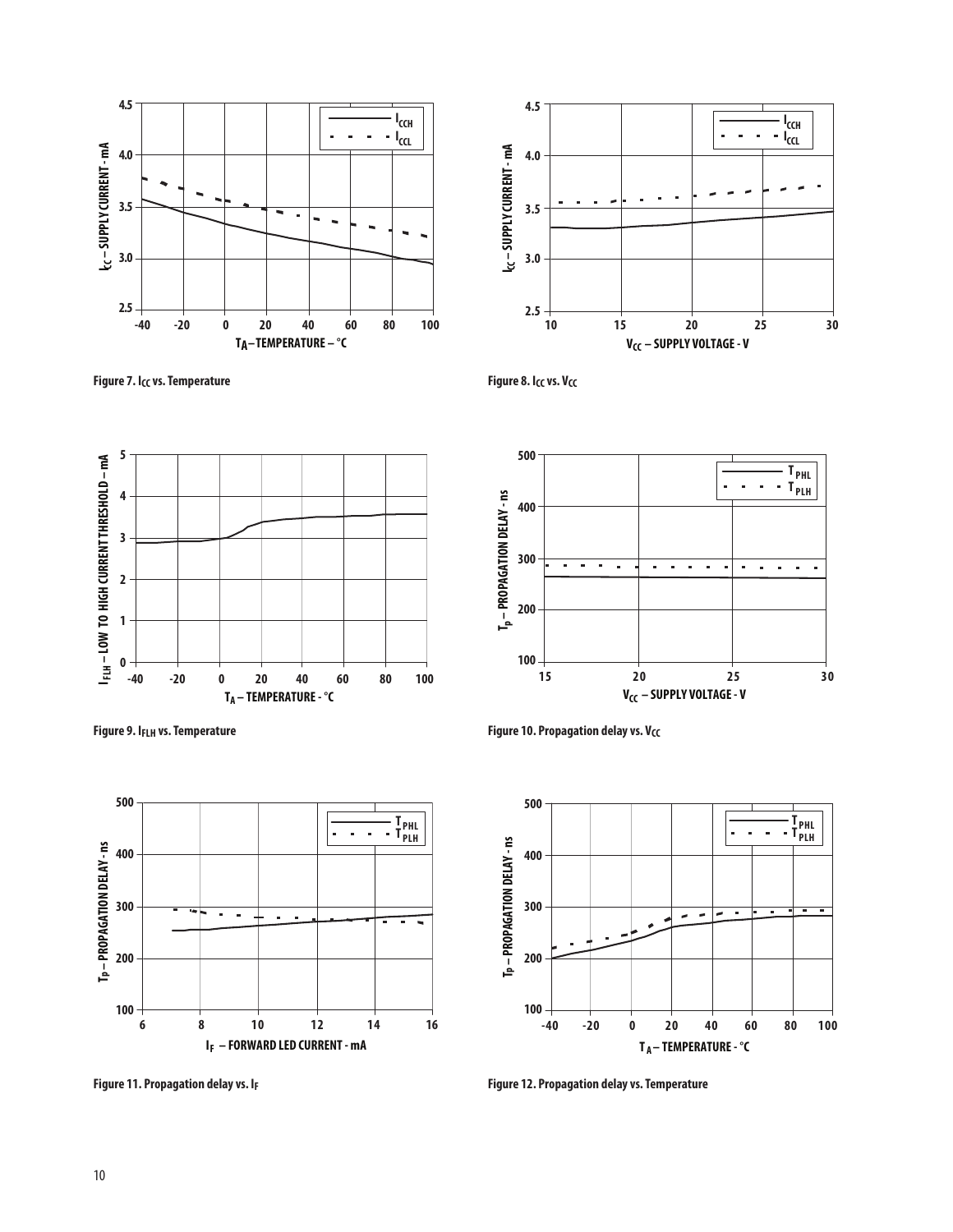



**Figure 13. Propagation Delay vs. Rg Figure 14. Propagation Delay vs. Cg**





**Figure 15. Transfer Characteristics Figure 16. Input Current vs. Forward Voltage**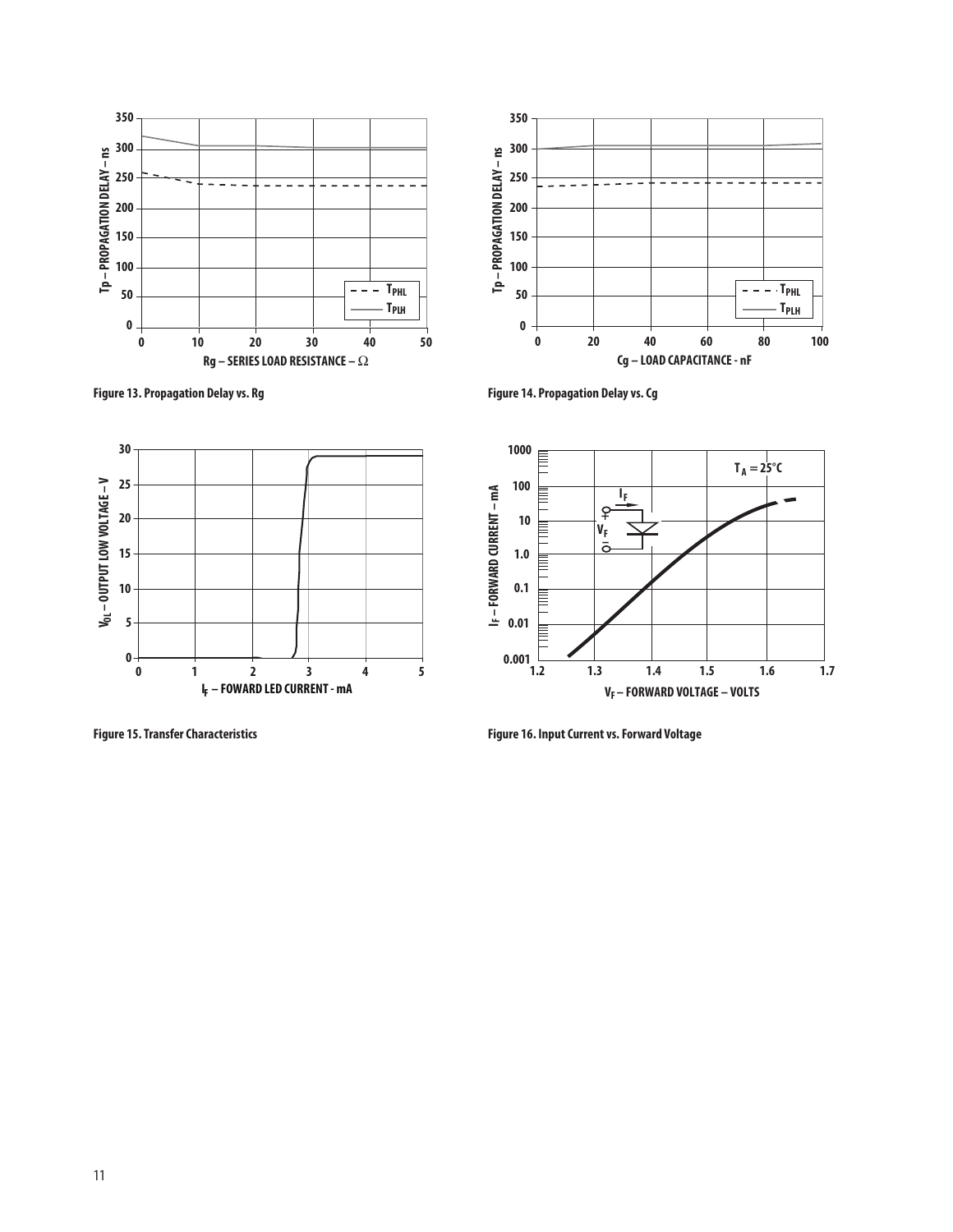

**Figure 17. I<sub>OH</sub> Test Circuit** 



Figure 18. I<sub>OL</sub> Test Circuit



1 8  $\bigoplus$ <br>100 mA 2 7 **V<sub>OL</sub>**  $0.1 \,\mu$ F $\leftarrow$   $\left(\begin{array}{cc} + \ 0.0000 & 0.0000 \\ - \ 0.0000 & 0.0000 \end{array}\right)$ + – 3 6 5 4  $\forall$ 

**Figure 20. V<sub>OL</sub> Test Circuit** 

**Figure 19. V<sub>OH</sub> Test Circuit** 





**Figure 21. IFLH Test Circuit Figure 22. UVLO Test Circuit**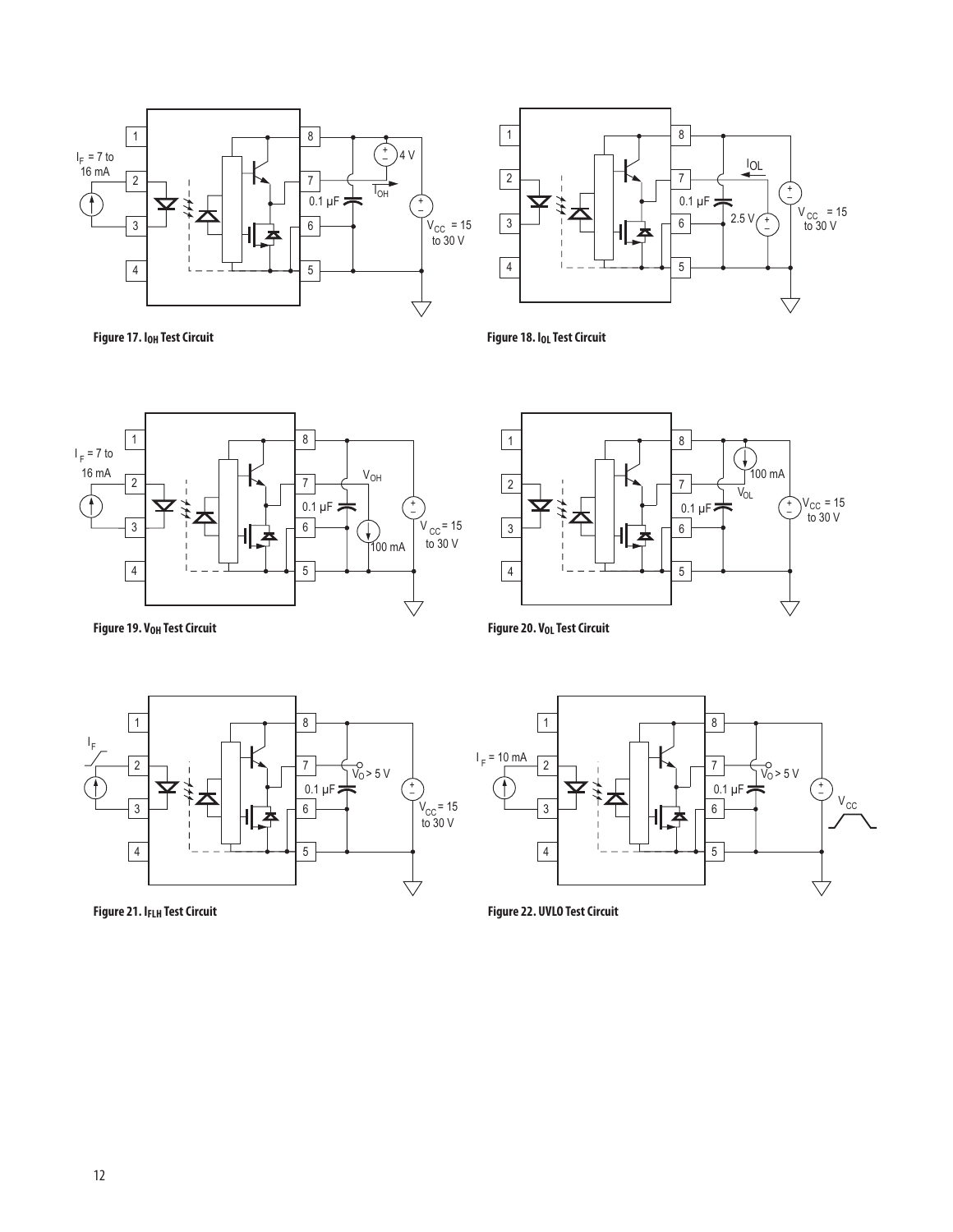



Figure 23. t<sub>PLH</sub>, t<sub>PHL</sub>, t<sub>r</sub>, and t<sub>f</sub> Test Circuit and Waveforms



**Figure 24. CMR Test Circuit and Waveforms**

### **Application Notes**

Figure 25 and 26 show two recommended application circuits. Figure 25 show a single power supply gate driver using the driver's maximum  $V_{OL}$  value of 0.5V. Figure 26 show a dual power supply gate driver circuit which is applicable for higher power IGBT driving due to the existence of higher miller capacitance in these IGBTs.



**Figure 25. Recommended LED drive and application circuit**

For high side bootstrap driving, note that the bypass capacitor of 0.1µF in parallel with 10µF or above to be connected across VCC and VEE is important to deliver high peak output current.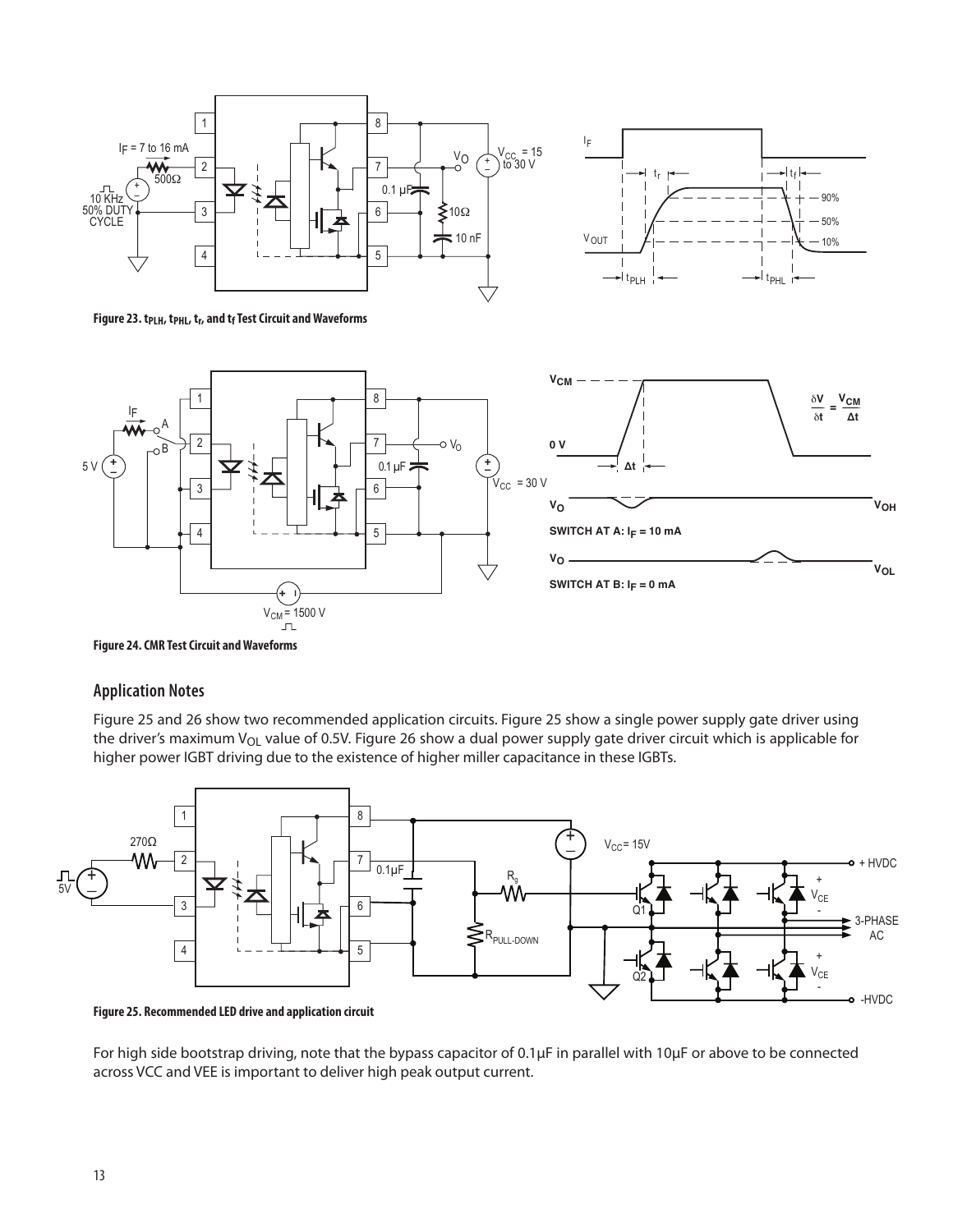

**Figure 26. ACNW3190typical application circuit with negative IGBT gate drive** 

**Selecting the Gate Resistor (Rg) to minimize IGBT Switching Losses.**

#### **Step 1: Calculate Rg Minimum from the I<sub>OL</sub> Peak Specification**

The IGBT and Rg in Figure 26 can be analyzed as a simple RC circuit with a voltage supplied by the ACNW3190. The operating temperature is 100°C.

$$
Rg \ge \frac{(V_{cc} - V_{EE} - V_{OL})}{I_{OLPEAK}}
$$
  
= 
$$
\frac{(15V + 5V - 3.5V)}{4A}
$$

 $\approx 4.3\Omega$ 

The VOL value of 3.5V in the previous equation is a conservative value of VOL at the peak current of 4.0A (see Figure 6). At lower Rg values the voltage supplied by the ACNW3190 is not an ideal voltage step. This results in lower peak currents (more margin) than predicted by this analysis. When negative gate drive is not used,  $V_{EE}$  in the previous equation is equal to zero volts.

#### **Step 2: Check the ACNW3190 Power Dissipation and Increase Rg if Necessary.**

The ACNW3190 total power dissipation (PT) is equal to the sum of the emitter power (PE) and the output power (PO):

 $P_T = P_E + P_O$ 

 $P_E = I_F * V_F * Duty$  Cycle

 $P_O = P_{O(B|AS)} + P_{O(SWITCHING)}$ 

$$
= I_{CC} * (V_{CC} - V_{EE}) + E_{SW}(R_G, Q_G) * f
$$

For the circuit in Figure 26 with  $I_F$  (worst case) = 16 mA,  $Rg = 4.3Ω$ , Max Duty Cycle = 80%, Qg = 1000 nC, f = 15 kHz and  $T_A$  max = 85 $\degree$ C:

 $P_E = 16$  mA  $*$  1.95V  $*$  0.8 = 25 mW

 $P<sub>O</sub> = 3.25$  mA  $*$  20 V + 13 $\mu$ J  $*$  15 kHz

- $= 65$  mW + 195 mW
- $= 260$  mW
- $<$  728 mW (P<sub>O(MAX)</sub> @ 85°C = 800 mW-15C\*4.8 mW/C)

The value of 3.25 mA for ICC in the previous equation was obtained by derating the ICC max of 5 mA to ICC max at 100C (see Figure 7).

The above computation shows that the power dissipation is within the specified limits. However, designers should verify that the thermal limits have not been violated by using the thermal model provided in this datasheet. This thermal model obtained based on JEDEC specification.

| <b>PE Parameter</b> | <b>Description</b>     |
|---------------------|------------------------|
|                     | <b>LED Current</b>     |
| Vf                  | LED On Voltage         |
| Duty Cycle          | Maximum LED Duty Cycle |

| <b>Description</b>                                                                  |
|-------------------------------------------------------------------------------------|
| <b>Supply Current</b>                                                               |
| <b>Positive Supply Voltage</b>                                                      |
| Negative Supply Voltage                                                             |
| Energy Dissipated in the HCPL-3120 for each<br>IGBT Switching Cycle (See Figure 27) |
| <b>Switching Frequency</b>                                                          |
|                                                                                     |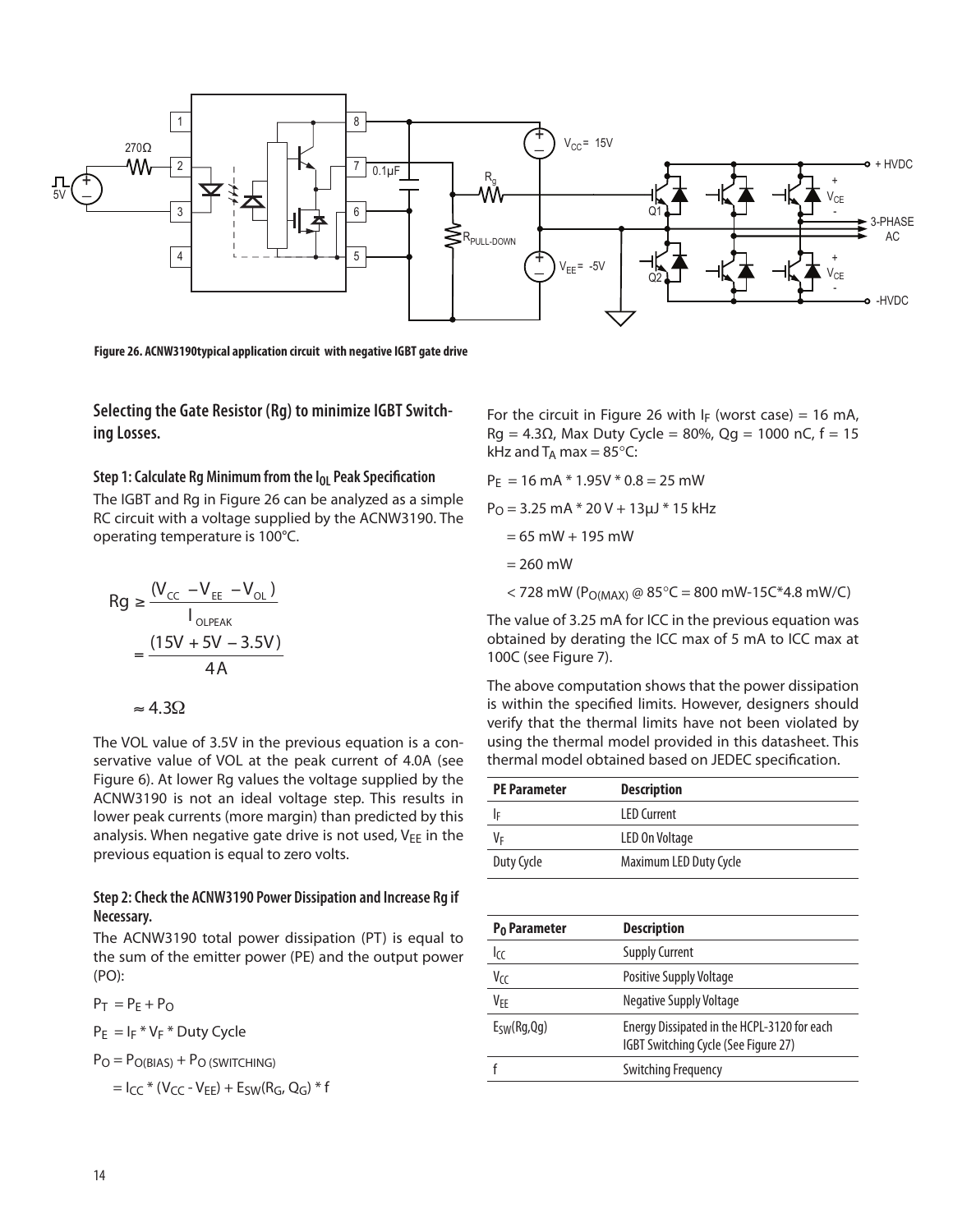



#### **Under Voltage Lockout Feature**

The ACNW3190 contains an under voltage lockout (UVLO) feature that is designed to protect the IGBT under fault conditions which cause the ACNW3190 supply voltage (equivalent to the fully-charged IGBT gate voltage) to drop below a level necessary to keep the IGBT in a low resistance state. When the ACNW3190 output is in the high state and the supply voltage drops below the ACNW3190 VUVLO– threshold  $(9.5 < V_{UVLO-} < 12.0)$  the optocoupler output will go into the low state with a typical delay, UVLO Turn Off Delay, of 0.6 μs. When the ACNW3190 output is in the low state and the supply voltage rises above the ACNW3190  $V_{UVLO+}$  threshold (11.0 <  $V_{UVLO+}$  < 13.5) the optocoupler output will go into the high state (assumes LED is "ON") with a typical delay, UVLO Turn On Delay of 0.8 μs.



**Figure 28. Under Voltage Lock Out**

#### **Thermal Model**

#### **Introduction**

For application which requires an output gate current more than 2A, adequate PCB pad heat-sink must be provided to dissipate the power loss in the package. Failure to provide proper heat dissipation will potentially damage the gate drive after pro-long usage. This thermal model allows designer to compute the temperature of the LED and detector.

#### **Definitions**

θ1:Thermal impedance from LED junction to ambient

- θ2:Thermal impedance from LED to detector (output IC)
- θ3:Thermal impedance from detector (output IC) junction to ambient

Ambient Temperature: Measured approximately 1.25 cm above the optocoupler, with no forced air.

#### **Description**

This thermal model assumes that an 8-pin single-channel plastic package optocoupler is soldered into a 7.62 cm x 7.62 cm printed circuit board (PCB). The temperature at the LED and Detector junctions of the optocoupler can be calculated using the equations below.

$$
\Delta TEA = A11*PE + A12*PD
$$

 $\triangle TDA = A21*PE + A22*PD$ 

where,

∆TEA = Temperature difference between ambient and LED

∆TDA = Temperature difference between ambient and detector

- PE = Power dissipation from LED
- PD = Power dissipation from detector

A11, A12, A21, A22 thermal coefficients (units in °C/W) are functions of the thermal impedances θ1, θ2, θ3 (See Note 2).

| Table 1. Thermal Model-B Coefficient Data (units in °C/W) |  |  |
|-----------------------------------------------------------|--|--|
|-----------------------------------------------------------|--|--|

| $S$ (cm) | A11   | A12, A21 | A22  |
|----------|-------|----------|------|
|          | 218.9 | 39.31    | 55.3 |
|          | 200.6 | 29.8     | 45   |
|          | 198   | 23.59    | 41.7 |

| <b>Jedec Specifications</b> | A11   | A12, A21 | A22   |
|-----------------------------|-------|----------|-------|
| low K board                 | 254   | 50 3     | 66.8  |
| High K board                | 151.2 | 16 72    | 39.06 |